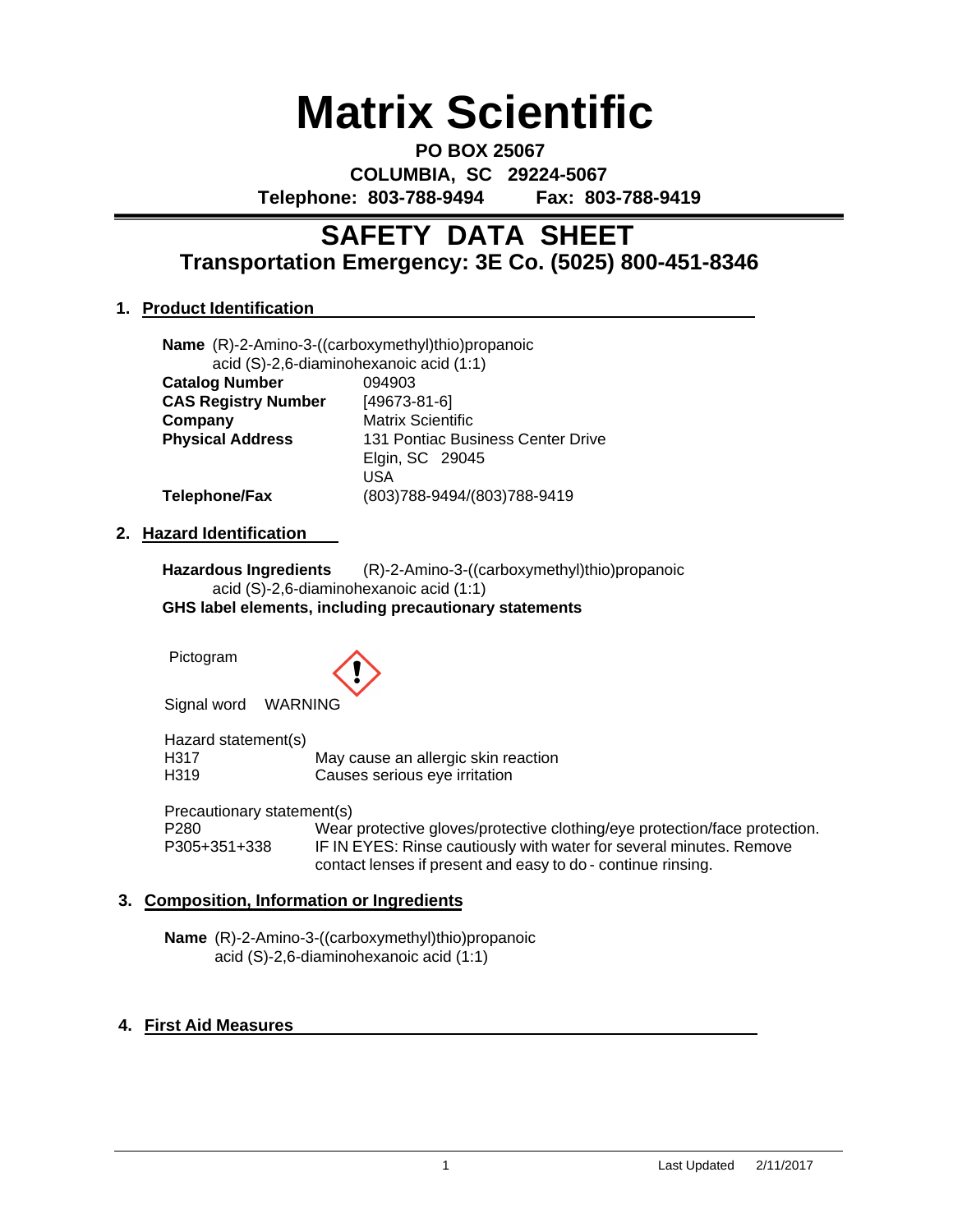| <b>Eye Contact:</b>  | Check for and remove any contact lenses. Immediately flush eyes with<br>clean, running water for at least 15 minutes while keeping eyes open. Cool<br>water may be used. Seek medical attention.                                                                                                                  |
|----------------------|-------------------------------------------------------------------------------------------------------------------------------------------------------------------------------------------------------------------------------------------------------------------------------------------------------------------|
| <b>Skin Contact:</b> | After contact with skin, wash with generous quantities of running water.<br>Gently and thoroughly wash affected area with running water and non-<br>abrasive soap. Cool water may be used. Cover the affected area with<br>emollient. Seek medical attention. Wash any contaminated clothing prior to<br>reusing. |
| Inhalation:          | Remove the victim from the source of exposure to fresh, uncontaminated<br>air. If victim's breathing is difficult, administer oxygen. Seek medical<br>attention.                                                                                                                                                  |
| Ingestion:           | Do NOT induce vomiting. Give water to victim to drink. Seek medical<br>attention.                                                                                                                                                                                                                                 |

# **5. Fire-Fighting Measures**

| <b>Extinguishing media:</b><br><b>Special fire fighting</b> | Carbon dioxide, dry chemical powder, alcohol or polymer foam.                                             |  |
|-------------------------------------------------------------|-----------------------------------------------------------------------------------------------------------|--|
| procedures:                                                 | Wear self-contained breathing apparatus and protective clothing to prevent<br>contact with skin and eyes. |  |
| Unusual fire and<br>explosion hazards/<br>decomposition of  |                                                                                                           |  |
| product:                                                    | Emits toxic fumes under fire conditions.                                                                  |  |

# **6. Accidental Release Measures**

Steps to be taken if material is spilled or otherwise released into the environment - Wear Appropriate respirator, impervious boots and heavy rubber (or otherwise impervious) gloves. Scoop up solid material or absorb liquid material and place into appropriate container. Ventilate area and wash affected spill area after pickup is complete. Wash skin immediately with plenty of water. Place solid or absorbed material into containers and close for disposal.

# **7. Handling and Storage**

Avoid prolonged exposure. Use caution when handling. Exposure to any chemical should be limited. Do not breath dust or vapor. Have safety shower and eye wash available. Do not get in eyes, on skin or on clothing. Keep container tightly closed. Store in a cool, dry, well-ventilated place. Ensure adequate ventilation during use. Use only in a chemical fume hood. To the best of our knowledge, the health hazards of this product have not been fully investigated. This product is provided solely for the purpose of research and development.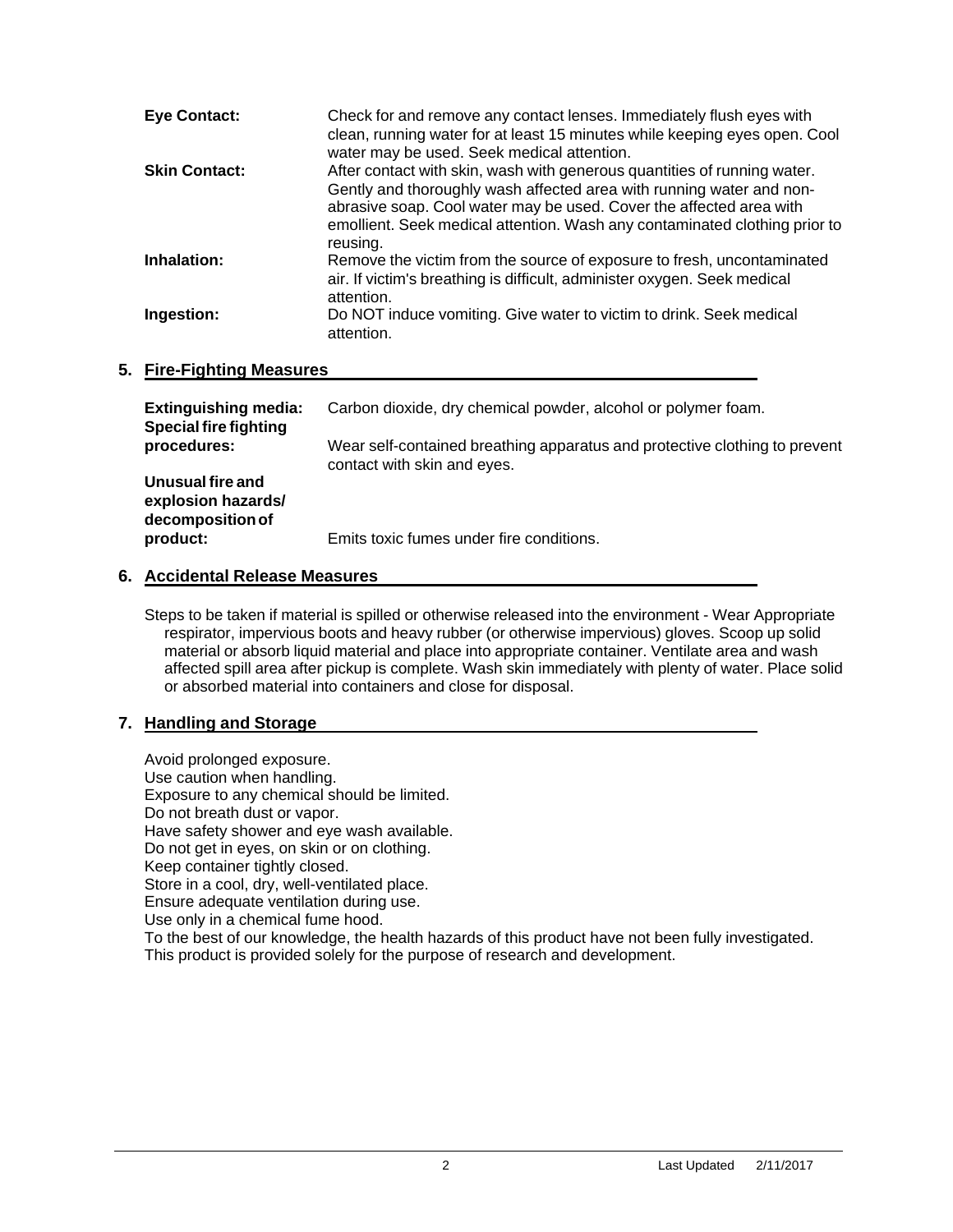# **8. Exposure Controls and Personal Protection**

Wear Protective safety goggles. Wear chemical-resistant gloves. Wear protective clothing and chemical resistant boots. Ensure ventilation during use. After contact with skin, wash immediately.

# **9. Physical and Chemical Properties**

**Molecular Formula:** C11H23N3O6S **Molecular Weight:** 325.39

# **10. Stability and Reactivity**

| Incompatibilities: | Strong oxidizing agents              |  |
|--------------------|--------------------------------------|--|
|                    | Strong acids and bases               |  |
|                    | <b>Hazard Decomposition Products</b> |  |
| Carbon             | carbon monoxide                      |  |
|                    | carbon dioxide                       |  |
| <b>Nitrogen</b>    | oxides of nitrogen                   |  |
| <b>Sulfur</b>      | oxides of sulfur                     |  |
|                    |                                      |  |

#### **11. Toxicological Information**

#### **Acute effects:**

Irritant May be harmful by ingestion and inhalation. Material is irritating to mucous membranes and upper respiratory tract. To the best of our knowledge, the toxicological properties of this product have not been fully investigated or determined.

#### **12. Ecological Information**

| <b>Mobility:</b>             | Data not known    |
|------------------------------|-------------------|
| <b>Persistence and</b>       |                   |
| degradability:               | No data available |
| <b>Cumulative potential:</b> | No data available |
| Other adverse effects:       | No data available |

#### **13. Disposal Considerations**

Absent other actions demanded by federal or local regulations - Dissolve or mix the material with a combustible solvent and burn in a requlated, chemical incinerator equipped with after burner and scrubber.

Observe all federal, state and local laws.

#### **14. Transport Information**